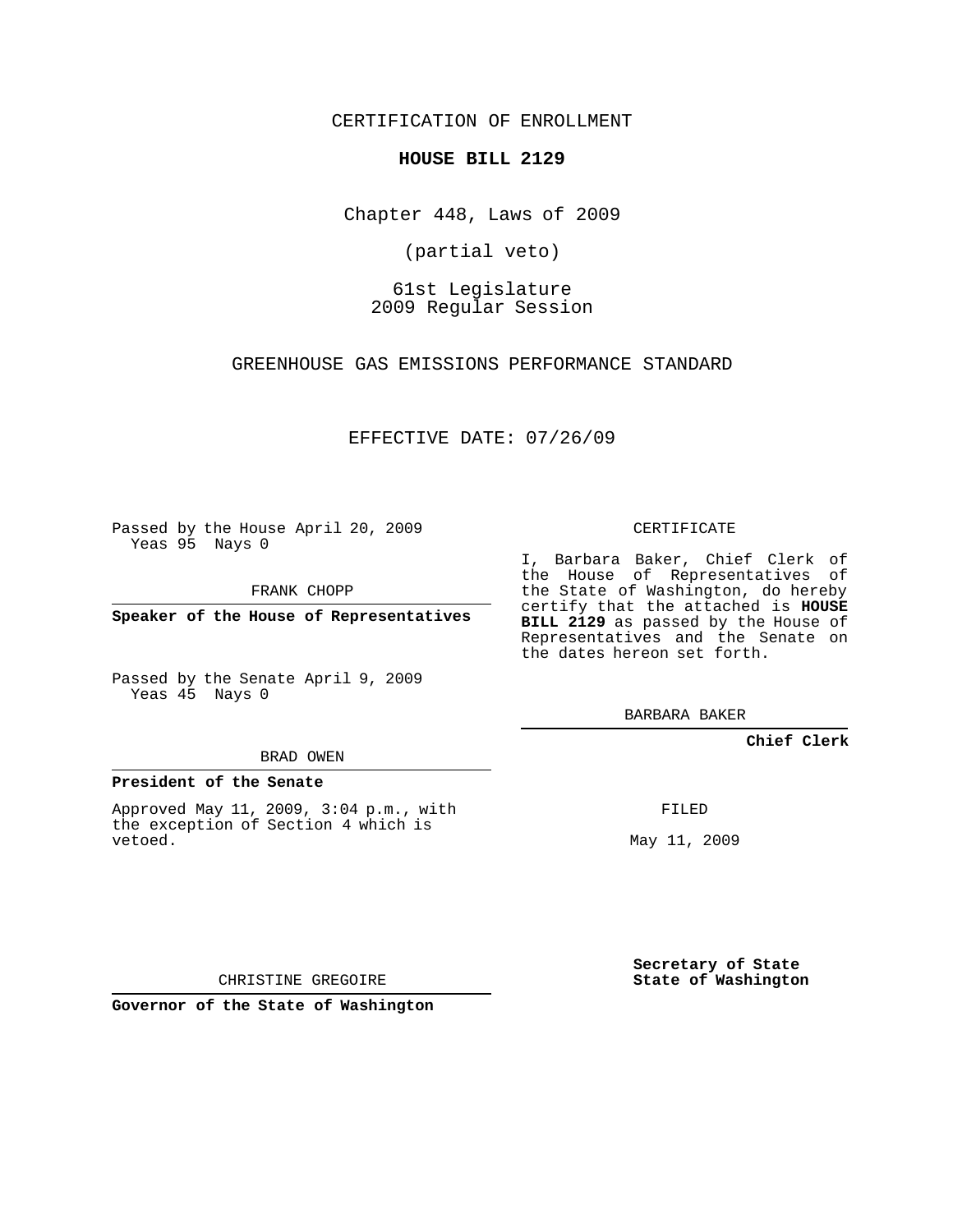# **HOUSE BILL 2129** \_\_\_\_\_\_\_\_\_\_\_\_\_\_\_\_\_\_\_\_\_\_\_\_\_\_\_\_\_\_\_\_\_\_\_\_\_\_\_\_\_\_\_\_\_

\_\_\_\_\_\_\_\_\_\_\_\_\_\_\_\_\_\_\_\_\_\_\_\_\_\_\_\_\_\_\_\_\_\_\_\_\_\_\_\_\_\_\_\_\_

## AS AMENDED BY THE SENATE

Passed Legislature - 2009 Regular Session

**State of Washington 61st Legislature 2009 Regular Session**

**By** Representative Eddy

 AN ACT Relating to the greenhouse gas emissions performance standard under chapter 80.80 RCW; and amending RCW 80.80.010, 80.80.040, 80.80.060, and 80.80.070.

BE IT ENACTED BY THE LEGISLATURE OF THE STATE OF WASHINGTON:

 **Sec. 1.** RCW 80.80.010 and 2007 c 307 s 2 are each amended to read as follows:

 The definitions in this section apply throughout this chapter unless the context clearly requires otherwise.

 (1) "Attorney general" means the Washington state office of the attorney general.

 (2) "Auditor" means: (a) The Washington state auditor's office or its designee for consumer-owned utilities under its jurisdiction; or (b) an independent auditor selected by a consumer-owned utility that is not under the jurisdiction of the state auditor.

15 (3) "Average available greenhouse ((<del>gases [gas]</del>)) <u>gas</u> emissions 16 output" means the level of greenhouse ((gases [gas])) gas emissions as surveyed and determined by the energy policy division of the department of community, trade, and economic development under RCW 80.80.050.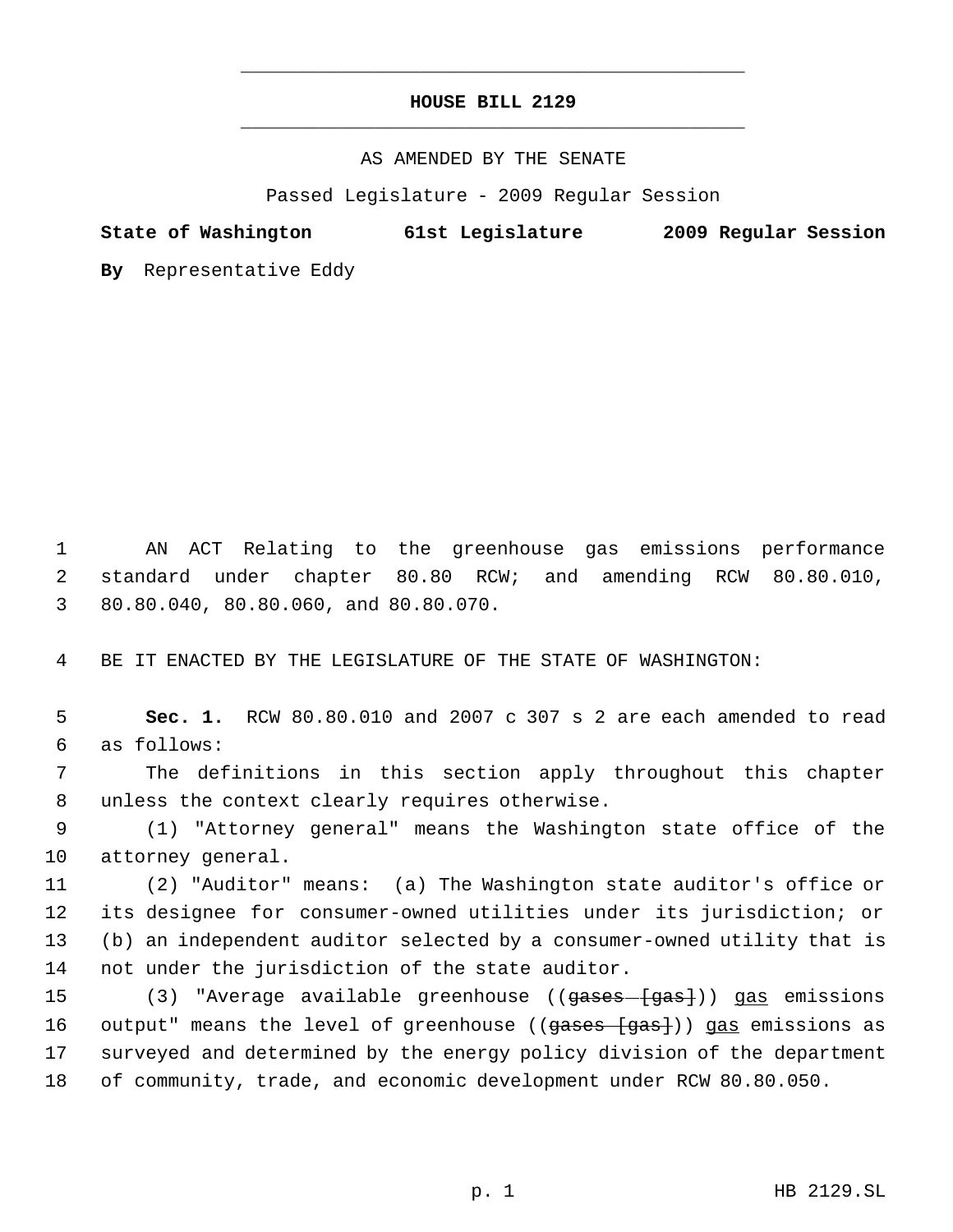(4) "Baseload electric generation" means electric generation from a power plant that is designed and intended to provide electricity at an annualized plant capacity factor of at least sixty percent.

 (5) "Cogeneration facility" means a power plant in which the heat or steam is also used for industrial or commercial heating or cooling purposes and that meets federal energy regulatory commission standards for qualifying facilities under the public utility regulatory policies act of 1978 (16 U.S.C. Sec. 824a-3), as amended.

 (6) "Combined-cycle natural gas thermal electric generation facility" means a power plant that employs a combination of one or more gas turbines and steam turbines in which electricity is produced in the steam turbine from otherwise lost waste heat exiting from one or more of the gas turbines.

 (7) "Commission" means the Washington utilities and transportation commission.

 (8) "Consumer-owned utility" means a municipal utility formed under Title 35 RCW, a public utility district formed under Title 54 RCW, an irrigation district formed under chapter 87.03 RCW, a cooperative formed under chapter 23.86 RCW, a mutual corporation or association formed under chapter 24.06 RCW, or port district within which an industrial district has been established as authorized by Title 53 RCW, that is engaged in the business of distributing electricity to more than one retail electric customer in the state.

(9) "Department" means the department of ecology.

 (10) "Distributed generation" means electric generation connected to the distribution level of the transmission and distribution grid, which is usually located at or near the intended place of use.

 (11) "Electric utility" means an electrical company or a consumer-owned utility.

 (12) "Electrical company" means a company owned by investors that meets the definition of RCW 80.04.010.

 (13) "Governing board" means the board of directors or legislative authority of a consumer-owned utility.

 (14) "Greenhouse gases" includes carbon dioxide, methane, nitrous oxide, hydrofluorocarbons, perfluorocarbons, and sulfur hexafluoride.

(15) "Long-term financial commitment" means:

 (a) Either a new ownership interest in baseload electric generation or an upgrade to a baseload electric generation facility; or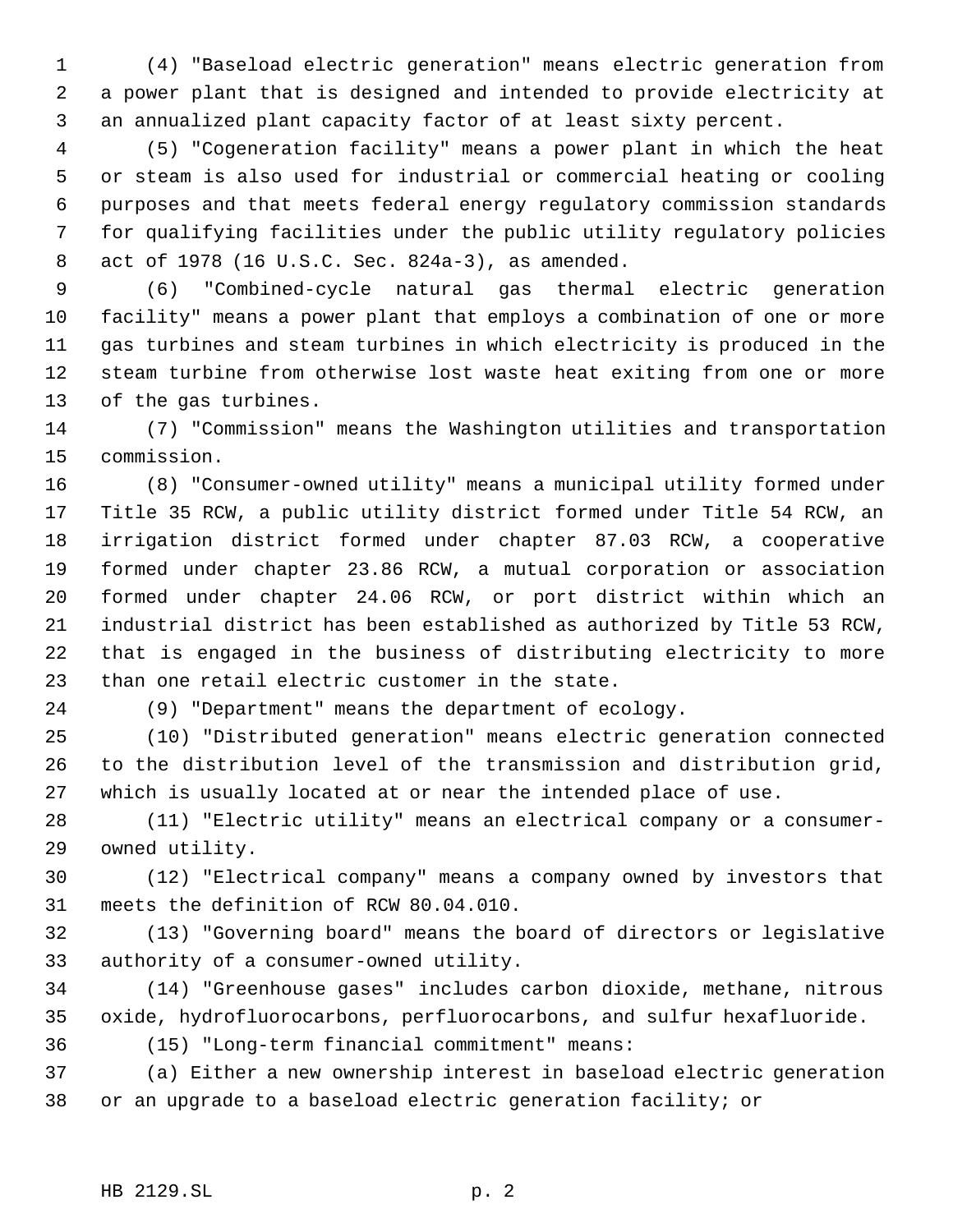(b) A new or renewed contract for baseload electric generation with a term of five or more years for the provision of retail power or wholesale power to end-use customers in this state.

 (16) "Plant capacity factor" means the ratio of the electricity produced during a given time period, measured in kilowatt-hours, to the electricity the unit could have produced if it had been operated at its rated capacity during that period, expressed in kilowatt-hours.

 (17) "Power plant" means a facility for the generation of 9 electricity that is permitted as a single plant by ((the energy  $f_{\text{acility}} - \text{site} - \text{evolution} - \text{countil} - \text{or} - \text{a} - \text{local} - \text{qurisdiction})$  a jurisdiction inside or outside the state.

 (18) "Upgrade" means any modification made for the primary purpose of increasing the electric generation capacity of a baseload electric generation facility. "Upgrade" does not include routine or necessary maintenance, installation of emission control equipment, installation, replacement, or modification of equipment that improves the heat rate of the facility, or installation, replacement, or modification of equipment for the primary purpose of maintaining reliable generation output capability that does not increase the heat input or fuel usage as specified in existing generation air quality permits as of July 22, 2007, but may result in incidental increases in generation capacity.

 **Sec. 2.** RCW 80.80.040 and 2007 c 307 s 5 are each amended to read as follows:

24 (1) Beginning July 1, 2008, the greenhouse ((gases)) gas emissions performance standard for all baseload electric generation for which electric utilities enter into long-term financial commitments on or after such date is the lower of:

 (a) One thousand one hundred pounds of greenhouse gases per megawatt-hour; or

30 (b) The average available greenhouse ((gases)) gas emissions output as determined under RCW 80.80.050.

 (2) This chapter does not apply to long-term financial commitments with the Bonneville power administration.

 (3) All baseload electric generation facilities in operation as of June 30, 2008, are deemed to be in compliance with the greenhouse ((gases)) gas emissions performance standard established under this section until the facilities are the subject of long-term financial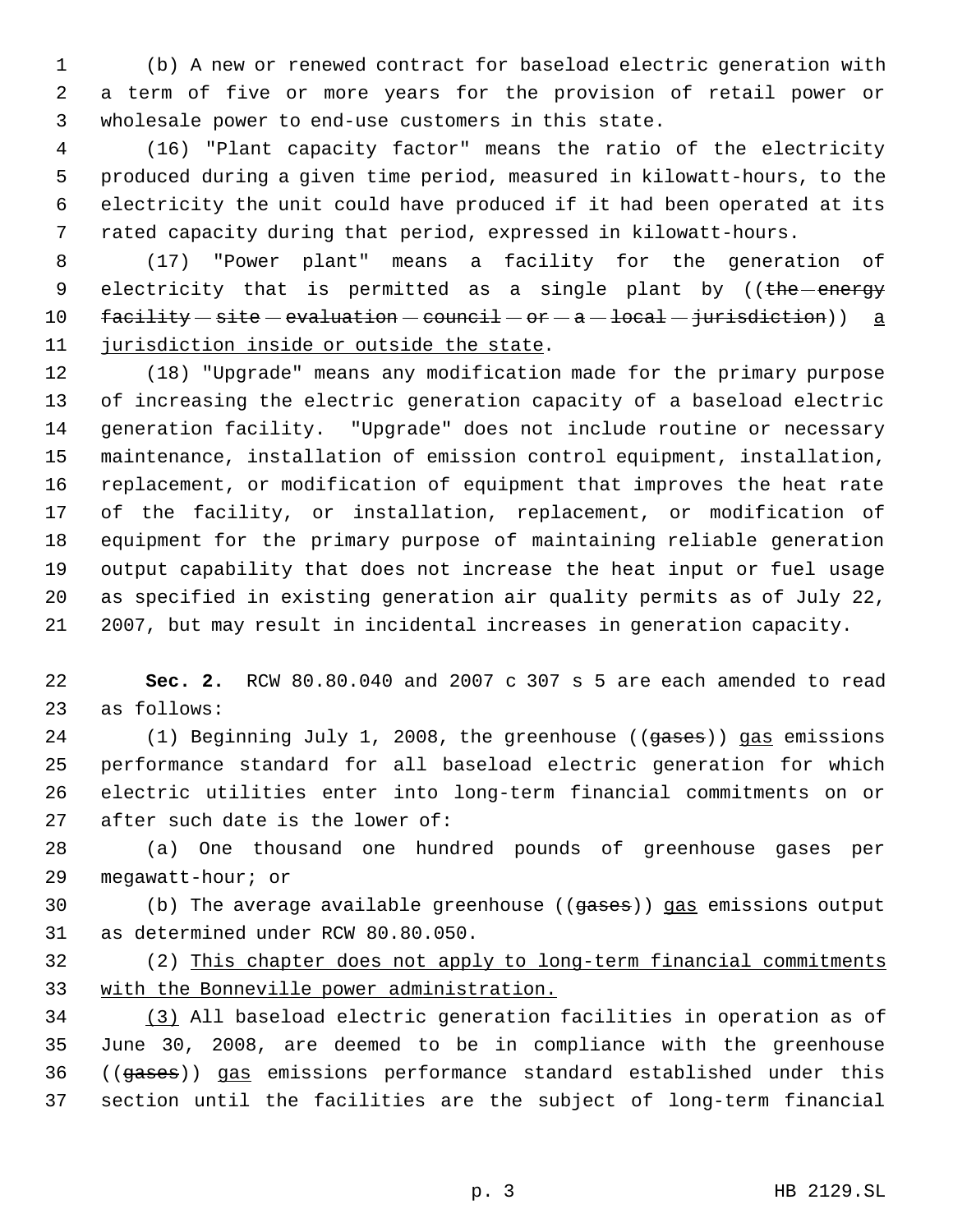commitments. All baseload electric generation that commences operation after June 30, 2008, and is located in Washington, must comply with the greenhouse ((gases)) gas emissions performance standard established in subsection (1) of this section.

 $((+3))$   $(4)$  All electric generation facilities or power plants powered exclusively by renewable resources, as defined in RCW 19.280.020, are deemed to be in compliance with the greenhouse 8 ((gases)) gas emissions performance standard established under this section.

 $((4+))$  (5) All cogeneration facilities in the state that are fueled by natural gas or waste gas or a combination of the two fuels, and that are in operation as of June 30, 2008, are deemed to be in 13 compliance with the greenhouse ((gases)) gas emissions performance standard established under this section until the facilities are the subject of a new ownership interest or are upgraded.

16  $((+5))$  (6) In determining the rate of emissions of greenhouse gases for baseload electric generation, the total emissions associated with producing electricity shall be included.

 (7) In no case shall a long-term financial commitment be determined 20 to be in compliance with the greenhouse gas emissions performance 21 standard if the commitment includes more than twelve percent of electricity from unspecified sources.

 (8) For a long-term financial commitment with multiple power plants, each specified power plant must be treated individually for the purpose of determining the annualized plant capacity factor and net 26 emissions, and each power plant must comply with subsection (1) of this 27 section, except as provided in subsections (3) through (5) of this section.

 $((6+))$  (9) The department shall establish an output-based methodology to ensure that the calculation of emissions of greenhouse gases for a cogeneration facility recognizes the total usable energy output of the process, and includes all greenhouse gases emitted by the facility in the production of both electrical and thermal energy. In 34 developing and implementing the greenhouse ((gases)) gas emissions performance standard, the department shall consider and act in a manner consistent with any rules adopted pursuant to the public utilities regulatory policy act of 1978 (16 U.S.C. Sec. 824a-3), as amended.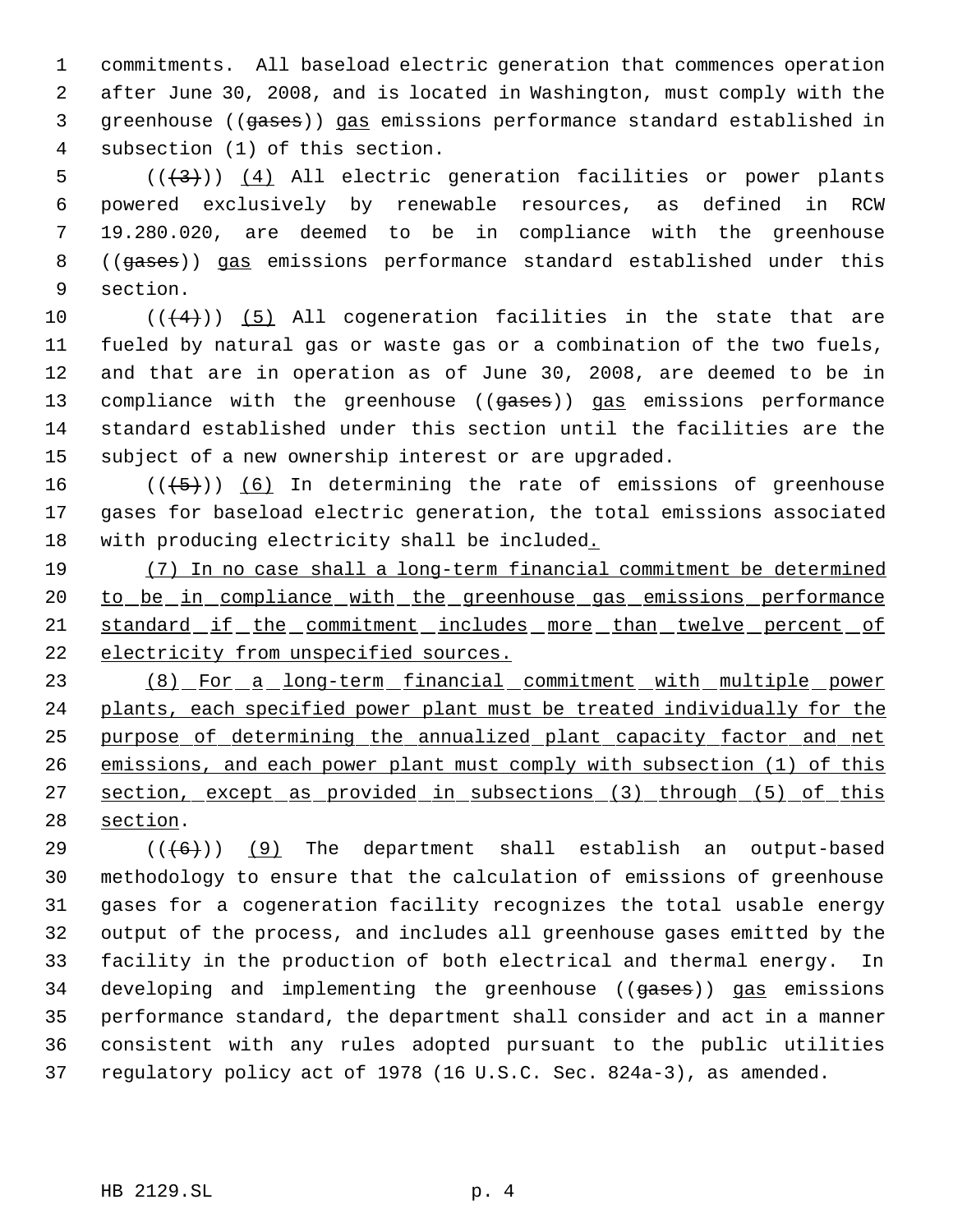$((+7))$   $(10)$  The following greenhouse  $((gases))$  gas emissions produced by baseload electric generation owned or contracted through a long-term financial commitment shall not be counted as emissions of the 4 power plant in determining compliance with the greenhouse ((gases)) gas emissions performance standard:

 (a) Those emissions that are injected permanently in geological formations;

 (b) Those emissions that are permanently sequestered by other means 9 approved by the department; and

 (c) Those emissions sequestered or mitigated as approved under 11 subsection  $((+13))$   $(16)$  of this section.

 $((\langle 8 \rangle)(11)$  In adopting and implementing the greenhouse ((gases)) 13 gas emissions performance standard, the department of community, trade, and economic development energy policy division, in consultation with the commission, the department, the Bonneville power administration, the western electricity coordination council, the energy facility site evaluation council, electric utilities, public interest representatives, and consumer representatives, shall consider the 19 effects of the greenhouse ((gases)) gas emissions performance standard on system reliability and overall costs to electricity customers.

 $((+9))$  (12) In developing and implementing the greenhouse 22 ((gases)) gas emissions performance standard, the department shall, with assistance of the commission, the department of community, trade, and economic development energy policy division, and electric utilities, and to the extent practicable, address long-term purchases of electricity from unspecified sources in a manner consistent with this chapter.

 $((+10))$   $(13)$  The directors of the energy facility site evaluation council and the department shall each adopt rules under chapter 34.05 RCW in coordination with each other to implement and enforce the 31 greenhouse ((gases)) gas emissions performance standard. The rules necessary to implement this section shall be adopted by June 30, 2008.

 $((+11))$   $(14)$  In adopting the rules for implementing this section, the energy facility site evaluation council and the department shall include criteria to be applied in evaluating the carbon sequestration plan, for baseload electric generation that will rely on subsection  $((+7))$   $(10)$  of this section to demonstrate compliance, but that will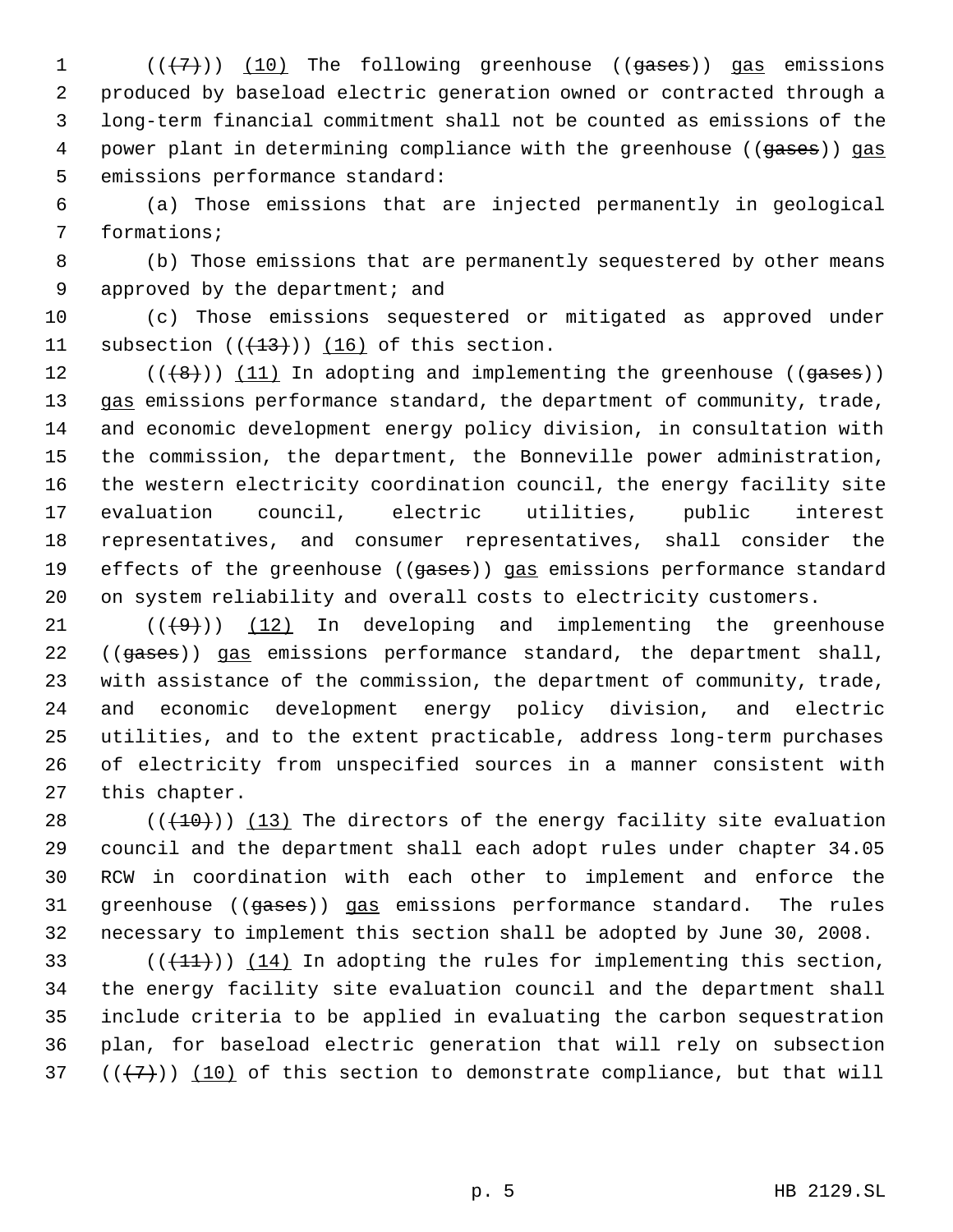commence sequestration after the date that electricity is first produced. The rules shall include but not be limited to:

 (a) Provisions for financial assurances, as a condition of plant operation, sufficient to ensure successful implementation of the carbon sequestration plan, including construction and operation of necessary equipment, and any other significant costs;

 (b) Provisions for geological or other approved sequestration commencing within five years of plant operation, including full and sufficient technical documentation to support the planned sequestration;

 (c) Provisions for monitoring the effectiveness of the 12 implementation of the sequestration plan;

 (d) Penalties for failure to achieve implementation of the plan on schedule;

 (e) Provisions for an owner to purchase emissions reductions in the 16 event of the failure of a sequestration plan under subsection  $((+13))$ 17 (16) of this section; and

 (f) Provisions for public notice and comment on the carbon sequestration plan.

 $((+12))$   $(15)(a)$  Except as provided in (b) of this subsection, as 21 part of its role enforcing the greenhouse ((gases)) gas emissions performance standard, the department shall determine whether sequestration or a plan for sequestration will provide safe, reliable, and permanent protection against the greenhouse gases entering the atmosphere from the power plant and all ancillary facilities.

 (b) For facilities under its jurisdiction, the energy facility site evaluation council shall contract for review of sequestration or the carbon sequestration plan with the department consistent with the conditions under (a) of this subsection, consider the adequacy of sequestration or the plan in its adjudicative proceedings conducted under RCW 80.50.090(3), and incorporate specific findings regarding adequacy in its recommendation to the governor under RCW 80.50.100.

 $((+13))$   $(16)$  A project under consideration by the energy facility site evaluation council by July 22, 2007, is required to include all of 35 the requirements of subsection  $((+11))$   $(14)$  of this section in its carbon sequestration plan submitted as part of the energy facility site evaluation council process. A project under consideration by the energy facility site evaluation council by July 22, 2007, that receives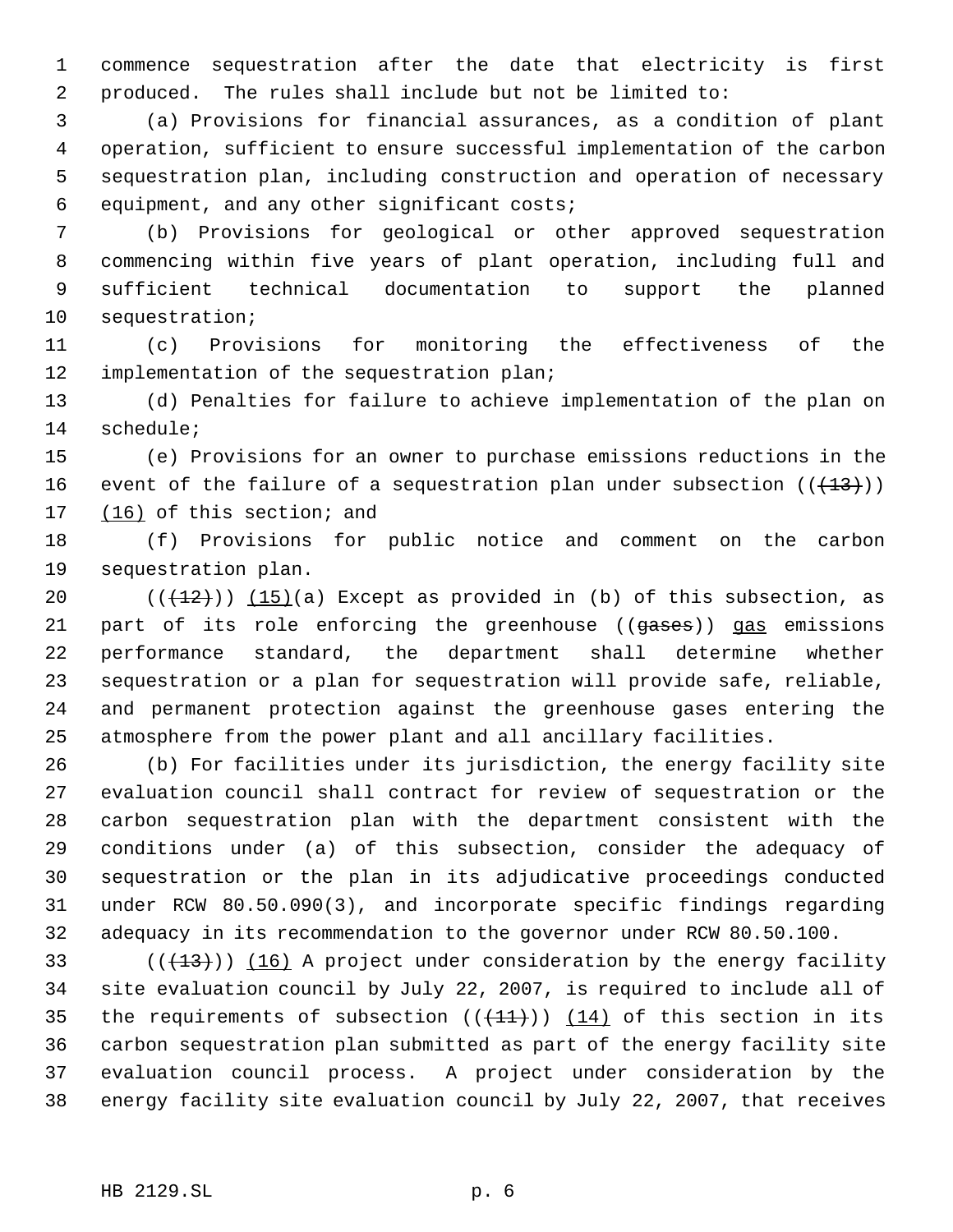final site certification agreement approval under chapter 80.50 RCW shall make a good faith effort to implement the sequestration plan. If the project owner determines that implementation is not feasible, the project owner shall submit documentation of that determination to the energy facility site evaluation council. The documentation shall demonstrate the steps taken to implement the sequestration plan and evidence of the technological and economic barriers to successful implementation. The project owner shall then provide to the energy facility site evaluation council notification that they shall implement the plan that requires the project owner to meet the greenhouse 11 ((gases)) gas emissions performance standard by purchasing verifiable 12 greenhouse ((gases)) gas emissions reductions from an electric generating facility located within the western interconnection, where the reduction would not have occurred otherwise or absent this contractual agreement, such that the sum of the emissions reductions purchased and the facility's emissions meets the standard for the life of the facility.

 **Sec. 3.** RCW 80.80.060 and 2007 c 307 s 8 are each amended to read as follows:

 (1) No electrical company may enter into a long-term financial commitment unless the baseload electric generation supplied under such a long-term financial commitment complies with the greenhouse gases emissions performance standard established under RCW 80.80.040.

 (2) In order to enforce the requirements of this chapter, the commission shall review in a general rate case or as provided in subsection (5) of this section any long-term financial commitment entered into by an electrical company after June 30, 2008, to determine whether the baseload electric generation to be supplied under that long-term financial commitment complies with the greenhouse gases emissions performance standard established under RCW 80.80.040.

 (3) In determining whether a long-term financial commitment is for baseload electric generation, the commission shall consider the design of the power plant and its intended use, based upon the electricity purchase contract, if any, permits necessary for the operation of the power plant, and any other matter the commission determines is relevant under the circumstances.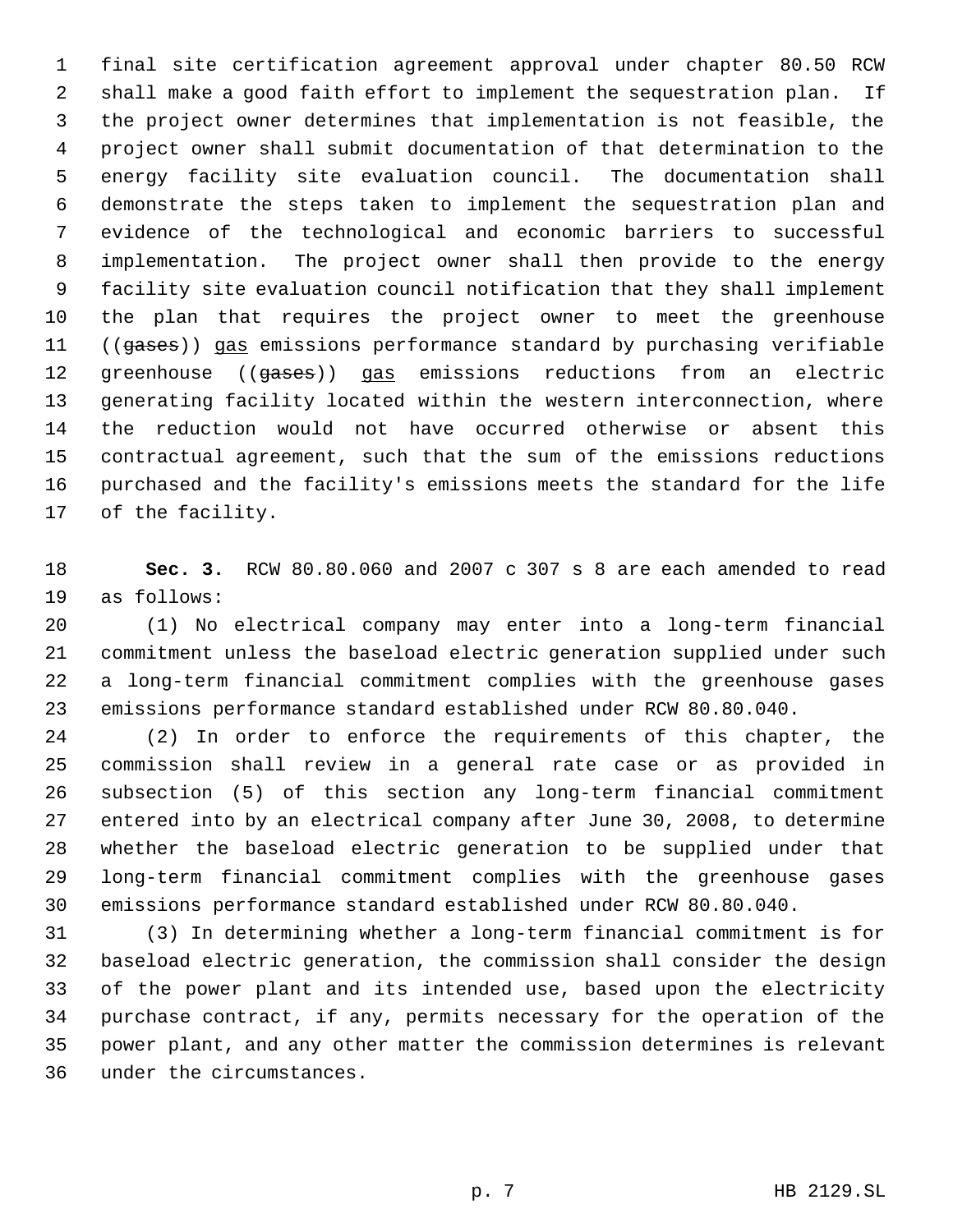(4) Upon application by an electric utility, the commission may provide a case-by-case exemption from the greenhouse gases emissions performance standard to address: (a) Unanticipated electric system 4 reliability needs; ((or)) (b) extraordinary cost impacts on utility 5 ratepayers: or (c) catastrophic events or threat of significant financial harm that may arise from unforeseen circumstances.

 (5) Upon application by an electrical company, the commission shall determine whether the company's proposed decision to acquire electric generation or enter into a power purchase agreement for electricity complies with the greenhouse gases emissions performance standard 11 established under RCW 80.80.040((, whether the company has a need for 12 the  $-$  resource,  $-$  and  $-$  whether  $-$  the  $-$  specific  $-$  resource  $-$  selected  $-$  is 13 appropriate. The commission shall take into consideration factors such 14 as - the - company's - forecasted - loads, - need - for - energy, - power - plant 15 technology,  $-$  expected  $-$  costs,  $-$  and  $-$  other  $-$  associated  $-$  investment 16 decisions)). The commission shall not decide in a proceeding under this subsection (5) issues involving the actual costs to construct and operate the selected resource, cost recovery, or other issues reserved by the commission for decision in a general rate case or other proceeding for recovery of the resource or contract costs. ((A 21 proceeding -under -this -subsection -  $(5)$  -shall -be -conducted -pursuant -to 22 chapter - 34.05 - RCW - (part - IV). The - commission - shall - adopt - rules - to provide that the schedule for a proceeding under this subsection takes 24 into account both (a) the needs of the parties to the proposed resource acquisition or power purchase agreement for timely decisions that allow transactions-to-be-completed; -and- $(b)$ -the-procedural-rights-to-be 27 provided  $-to$  -parties  $-in$  -chapter  $-34.05$  -RCW  $-(part - IV)$ ,  $-including$ 28 intervention, discovery, briefing, and hearing.))

 (6) An electrical company may account for and defer for later consideration by the commission costs incurred in connection with ((the)) a long-term financial commitment, including operating and maintenance costs, depreciation, taxes, and cost of invested capital. The deferral begins with the date on which the power plant begins commercial operation or the effective date of the power purchase 35 agreement and continues for a period not to exceed twenty-four months; provided that if during such period the company files a general rate case or other proceeding for the recovery of such costs, deferral ends on the effective date of the final decision by the commission in such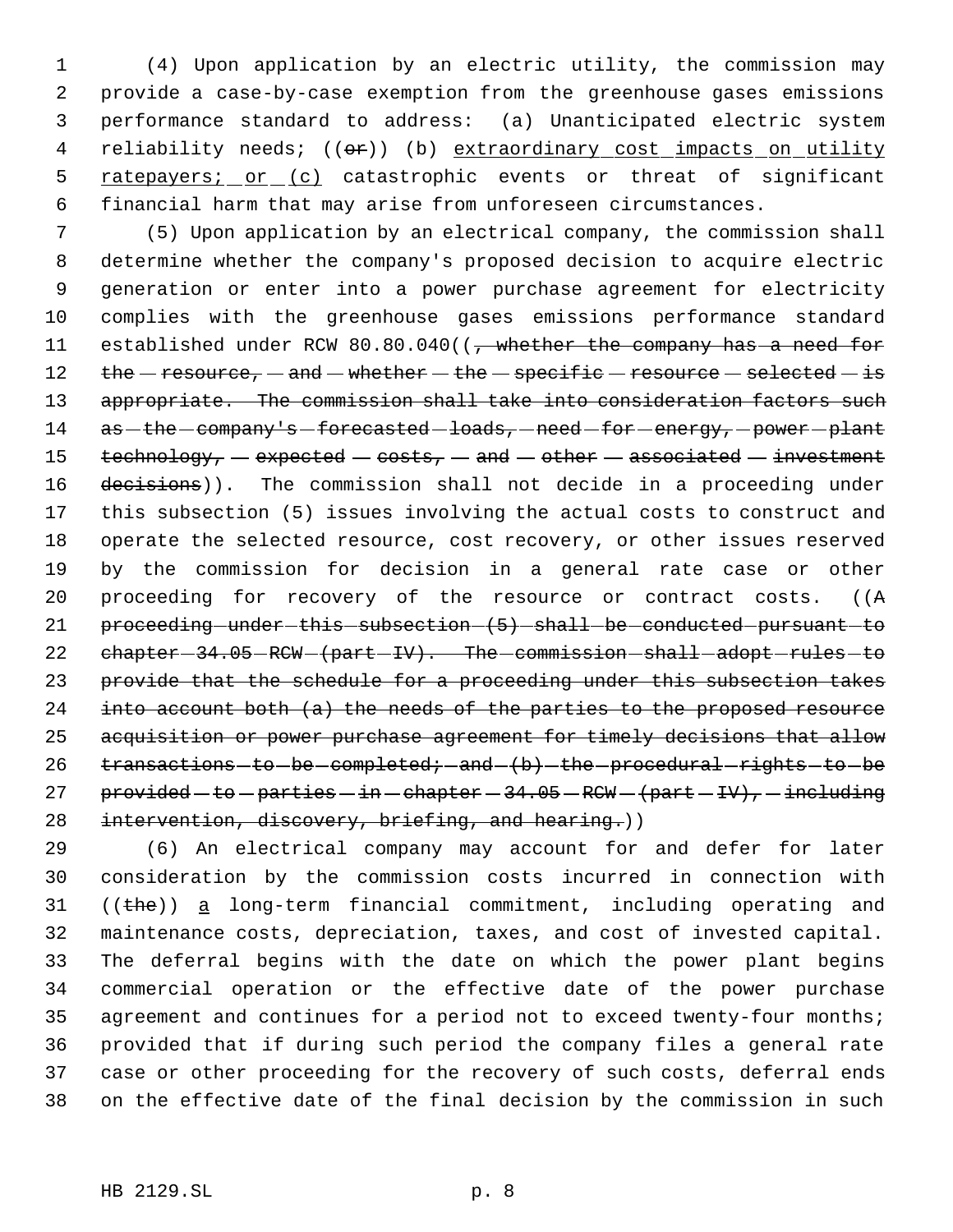proceeding. Creation of such a deferral account does not by itself determine the actual costs of the long-term financial commitment, whether recovery of any or all of these costs is appropriate, or other issues to be decided by the commission in a general rate case or other 5 proceeding for recovery of these costs. For the purpose of this subsection (6) only, the term "long-term financial commitment" also includes an electric company's ownership or power purchase agreement with a term of five or more years associated with an eligible renewable 9 resource as defined in RCW 19.285.030.

 (7) The commission shall consult with the department to apply the procedures adopted by the department to verify the emissions of greenhouse gases from baseload electric generation under RCW 80.80.040. The department shall report to the commission whether baseload electric generation will comply with the greenhouse gases emissions performance standard for the duration of the period the baseload electric generation is supplied to the electrical company.

 (8) The commission shall adopt rules for the enforcement of this section with respect to electrical companies and adopt procedural rules for approving costs incurred by an electrical company under subsection (4) of this section.

 (9) The commission shall adopt rules necessary to implement this section by December 31, 2008.

 *\*Sec. 4. RCW 80.80.070 and 2007 c 307 s 9 are each amended to read as follows:*

 *(1) No consumer-owned utility may enter into a long-term financial commitment unless the baseload electric generation supplied under such a long-term financial commitment complies with the greenhouse ((gases)) gas emissions performance standard established under RCW 80.80.040.*

 *(2) The governing board shall review and make a determination on any long-term financial commitment by the utility, pursuant to this chapter and after consultation with the department, to determine whether the baseload electric generation to be supplied under that long-term financial commitment complies with the greenhouse ((gases)) gas emissions performance standard established under RCW 80.80.040. No consumer-owned utility may enter into a long-term financial commitment unless the baseload electric generation to be supplied under that long-*